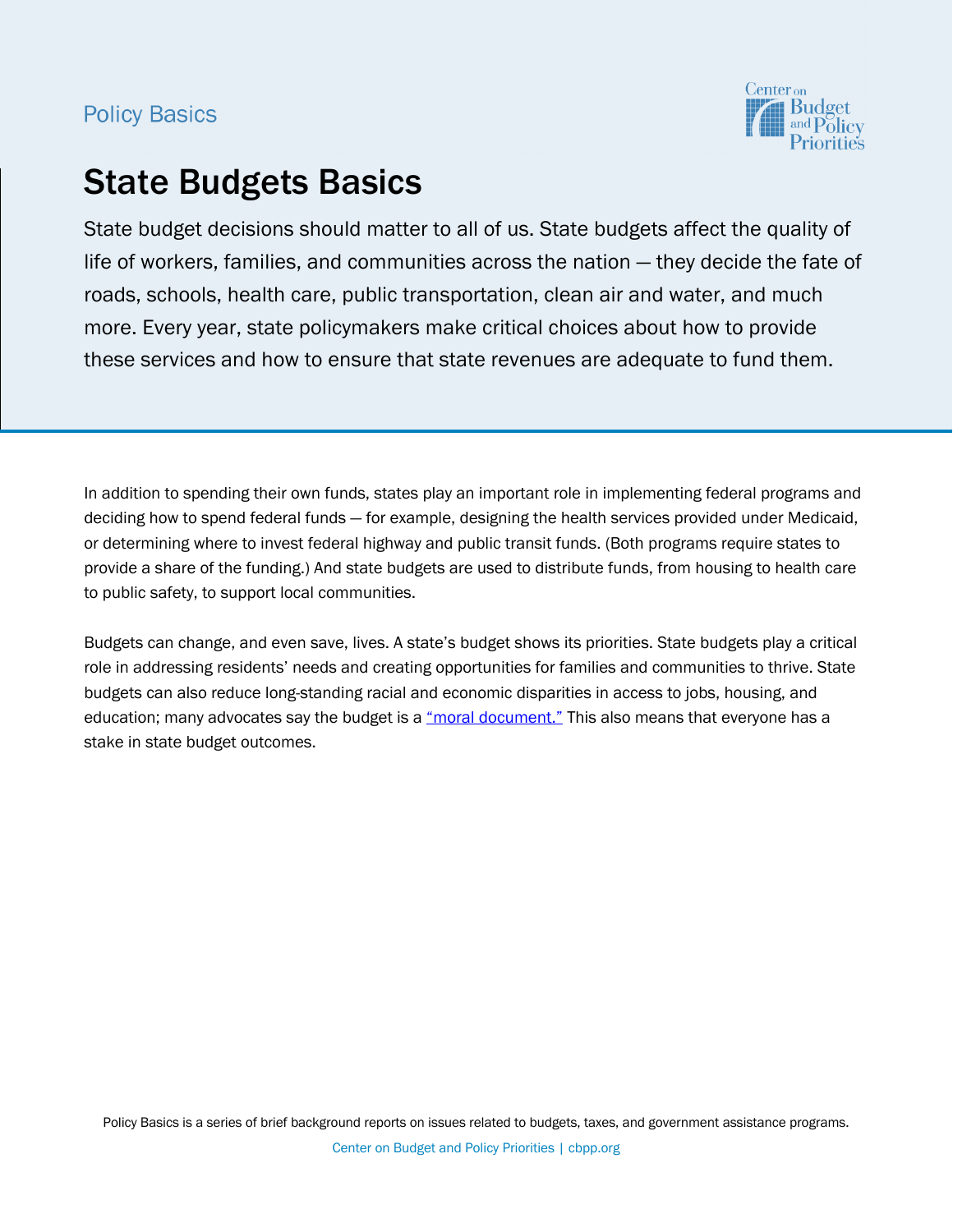## **Four Key Features of State Budgets You Should Know About**



## **Fiscal calendar**

Most states run their budgets from July 1 through June 30 - their "fiscal year." The exceptions are New York (whose fiscal year starts April 1), Texas (September 1), and Alabama, Michigan, and Washington, D.C. (October 1).

## **Balanced budget**

States must balance their budgets every year. States must have revenues to cover all spending, which means adequate tax revenues are crucial for sufficient support for state services.



## Rainy day funds

States can put money in reserve to help address the impact of unexpected disruptions, such as natural disasters and economic downturns, making these funds essential for sound fiscal management.

## **Budget funds**

State budgets usually include a general fund to cover basic state functions, special state funds that are either supported by specific revenue sources or devoted to a specific purpose, and federal funds that help fund selected state services. Over half of state expenditures come from states' own funds, with the remainder from federal funds.

CENTER ON BUDGET AND POLICY PRIORITIES | CBPP.ORG

## How Are State Budgets Created?

A state's budget is passed every year, or every other year in states with a two-year or "biennial" budget. The budget process occurs during most states' legislative session, which usually begins in January. The process starts when the governor submits a proposed budget (in some states this happens before the start of the legislative session). Then it proceeds to the legislature, which holds the lion's share of authority over the budget's final form. Over a few months, legislators review and modify the governor's proposal and add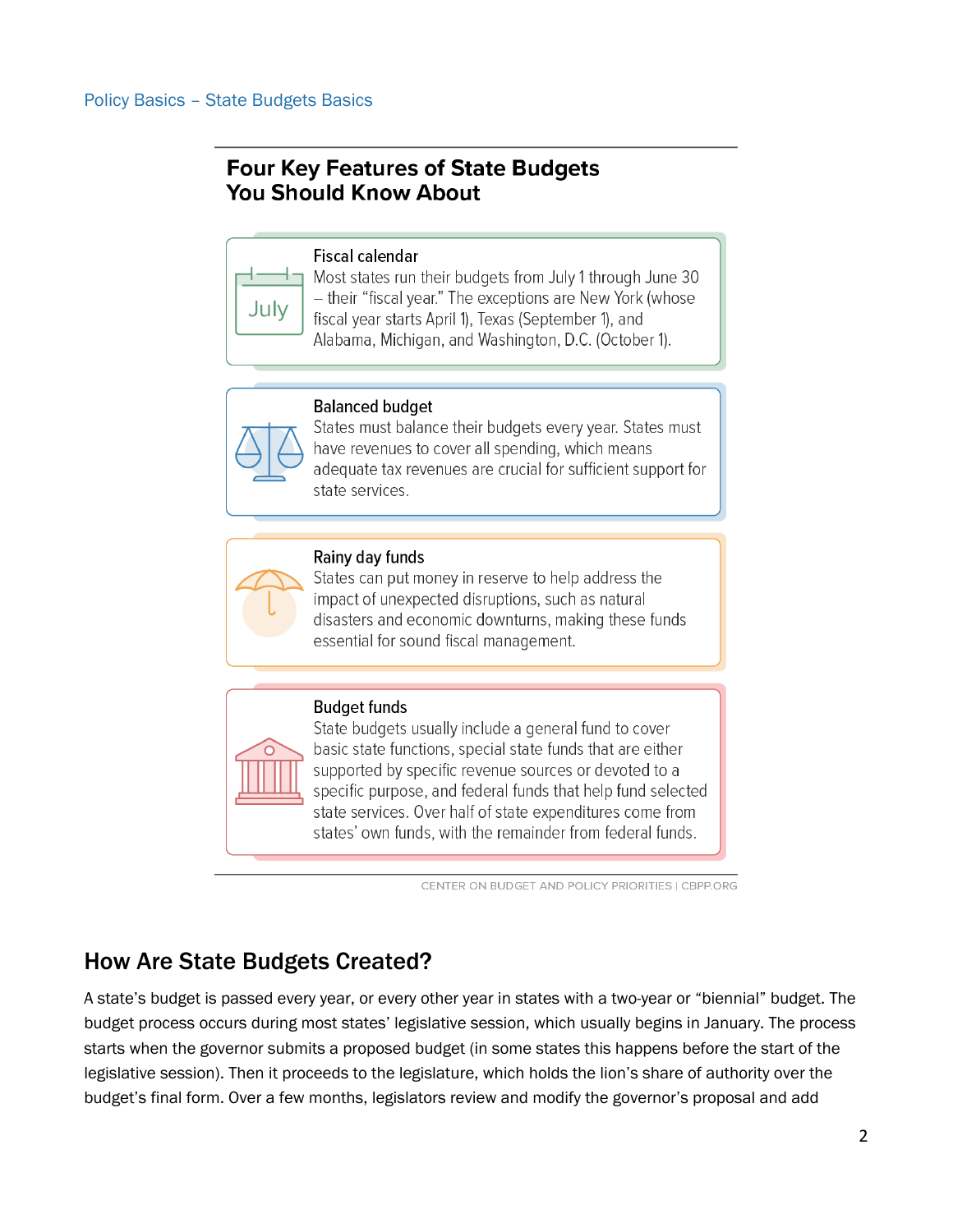### **Policy Basics - State Budgets Basics**

additional tax and spending measures as they see fit. All states allow the public to weigh in on the budget with their priorities along the way.

### 1) State Agencies Forecast Revenue

Because state budgets must be balanced annually, the governor cannot create a budget proposal until there is an estimate of how much revenue the state will collect in the upcoming year, often called the "revenue forecast." The forecast is usually developed by a state finance agency, often in collaboration with the state legislature's finance office.

### 2) State Agencies Submit Budget Requests to the Governor

State agencies submit funding requests to the governor based on how much they will need to maintain existing services, meet any one-time needs in the upcoming year, or fund new or expanded initiatives. State agencies often are asked to suggest ways to reduce costs and achieve budgetary savings, to help offset their budget increase needs.

### 3) Governor Proposes a Budget

The governor considers the information from revenue forecasts, state agency requests, priorities expressed by residents – as well as the governor's own priorities – and crafts a budget for the coming year. The proposed budget is shared with the legislature and public.

#### $\vert$ 4) Legislature Develops a Final Budget

Each state legislature has a process for reviewing the governor's budget proposal, hearing from the public, developing its own budget, and approving it. This usually involves breaking the budget into parts that are reviewed by committees, or subcommittees of an overarching budget committee. Those committees hold hearings on the proposed budget, with public testimony on how to improve it. In many states with two chambers, each one develops a budget and then negotiates with the other to reconcile the differences into a jointly approved final budget.

### $5)$

### **Governor Signs or Vetoes the Budget**

Once the budget is approved by the state legislature, it goes to the governor who can sign or veto it. In the case of a veto, the legislature can try to override the governor's opposition, which usually requires a super-majority vote. In most states, the governor can "line-item" veto just parts of the budget.

### **6** ) Final Budget Is Implemented

Once the final budget is adopted and the fiscal year begins, the state agencies begin to implement the budget. During the fiscal year, there may be a need or interest in revising the budget, for example, if state revenues come in lower than expected or if the governor wants to shift funds from one program or agency to another. All states have a process for adjusting their budget mid-year.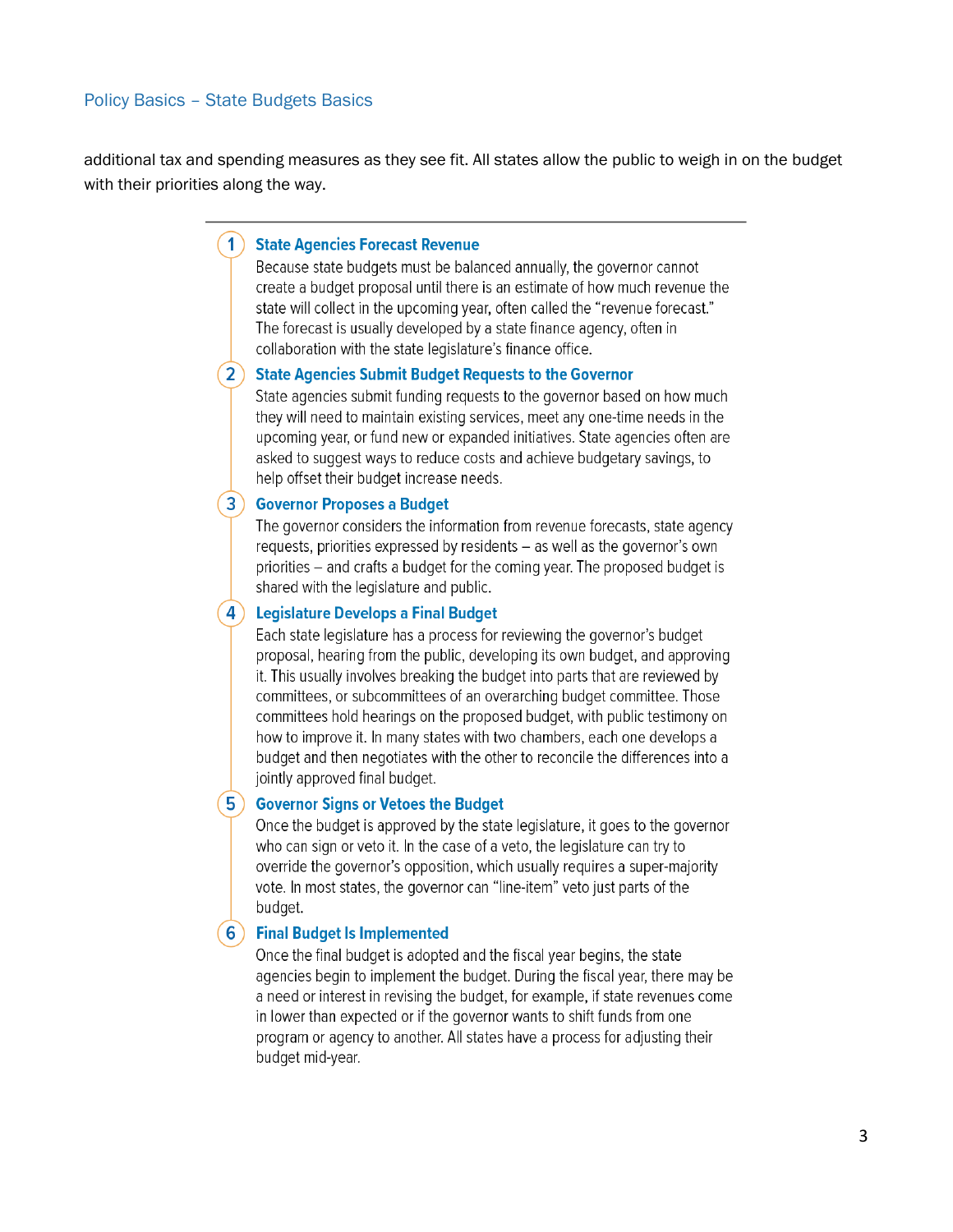## Policy Basics – State Budgets Basics

While the legislative review is the most visible part of the state budget process, the complete budget-writing endeavor spans a year. This means that while efforts to shape state budget choices should follow the budget cycle, they can happen at any time.

## Where Does the Money for State Budgets Come From?

The main source of state revenue is state taxes, which consist primarily of personal income taxes and general sales taxes. States also collect smaller amounts of revenue from corporate income taxes, "selective" sales taxes on items such as motor fuel and tobacco, and statewide property taxes, although in most states the property tax is levied only by local governments.

Most states have income and sales taxes, but some do not. Those with no income tax are Alaska, Florida, Nevada, New Hampshire, South Dakota, Tennessee, Texas, Washington, and Wyoming. States without sales tax are Alaska, Delaware, Montana, New Hampshire, and Oregon.

In addition to taxes, states raise revenue through fees (such as for a driver's license), fines for violating state laws, charges for services (such as park entrance fees), lotteries, and other sources.

## **State Taxes Are Major Source** of State Revenue

General revenue from states' own sources, 2019



\*Other taxes include corporate income tax (4%), property tax (1%), and other miscellaneous taxes. Source: U.S. Census Bureau

CENTER ON BUDGET AND POLICY PRIORITIES | CBPP.ORG